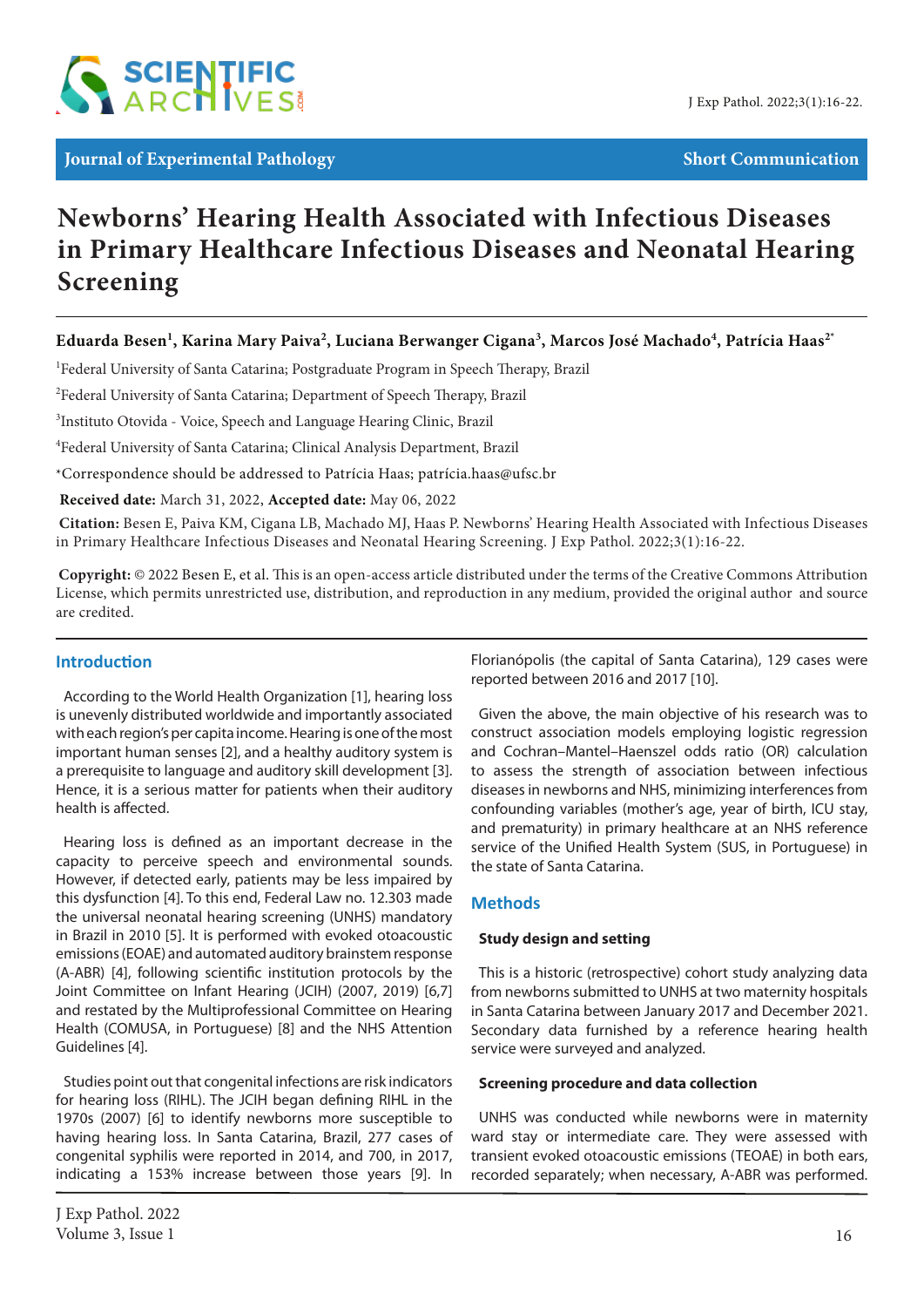If, however, the result was unsatisfactory, the auditory monitoring referral protocol of the state of Santa Catarina was followed [11].

### **Outcome variable**

NHS, categorized into "pass" or "fail", was addressed as a variable. Newborns who failed the TEOAE and/or A-ABR in one or both ears were considered "fail".

#### **Main exposure variables and covariables**

The main investigation variable was the presence of infectious diseases (no; yes). The covariables were the year of birth (2017; 2018; 2019; 2020; 2021), mother's age (≤ 19; 20-29; ≥ 30 years), ICU stay (no; yes), and prematurity (no; yes).

#### **Data analysis**

The data were organized in Microsoft Excel® spreadsheets and then exported to and analyzed in MedCalc® Statistical Software, version 20.027 [12]. The categorical variables were described in absolute and relative frequencies, with their respective 95% confidence intervals (95% CI). An association analysis was made with the chi-square test between the outcome (NHS) and the main exposure variable (congenital syphilis) and covariables. Whenever possible, the chi-square was also used to assess trends (mother's age and year of birth). In raw (bivariate) and adjusted analyses, the OR was used as an association measure; it was estimated with logistic regression analysis and 2x2 table analysis (raw OR), or with the Cochran–Mantel–Haenszel test. The main exposure variable was adjusted for all study variables, regardless of the p-value. The variables were simultaneously included in the adjusted analysis, following the statistical method of a previous study [13]. Statistically significant associations were admitted only when their odds of occurrence were equal to or lower than 0.05 (i.e.,  $p \le 5\%$ ).

#### **Ethical aspects**

This study was approved by the Research Ethics Committee of the Federal University of Santa Catarina under CAAE no. 39562720.8.0000.0121. All parents/guardians signed an informed consent form.

#### **Results**

Altogether, 34,801 newborns who had been submitted to NHS between January 2017 and December 2021 participated

**Table 1:** Sample description with the year of birth, mother's age, neonatal hearing screening, and risk indicators for hearing loss. Florianópolis, SC, 2017 to 2021 (n = 34,801).

| Variable                       | n      | $\%$   | 95% CI        |  |
|--------------------------------|--------|--------|---------------|--|
| Year of birth ( $n = 34,801$ ) |        |        |               |  |
| 2017                           | 6,956  | 19.99  | 19.52-20.46   |  |
| 2018                           | 7,584  | 21.79  | 21.3-22.29    |  |
| 2019                           | 6,894  | 19.81  | 19.34-20.28   |  |
| 2020                           | 6,443  | 18.51  | 18.06-18.97   |  |
| 2021                           | 6,924  | 19.90  | 19.43-20.37   |  |
| Mother's age ( $n = 34,097$ )  |        |        |               |  |
| $\leq$ 19 years                | 4,302  | 12.62% | 12.24-13.00   |  |
| 20 to 29 years                 | 18,134 | 53.18% | 52.41-53.96   |  |
| $\geq$ 30 years                | 11,661 | 34.20% | 33.58-34.83   |  |
| NHS ( $n = 34,738$ )           |        |        |               |  |
| Pass                           | 34,346 | 98.89  | 97.83-99.92   |  |
| Fail                           | 392    | 1.13   | $1.02 - 1.25$ |  |
| ICU stay ( $n = 34,715$ )      |        |        |               |  |
| No                             | 33,387 | 96.17  | 95.15-97.21   |  |
| Yes                            | 1,328  | 3.83   | 3.62-4.04     |  |
|                                |        |        |               |  |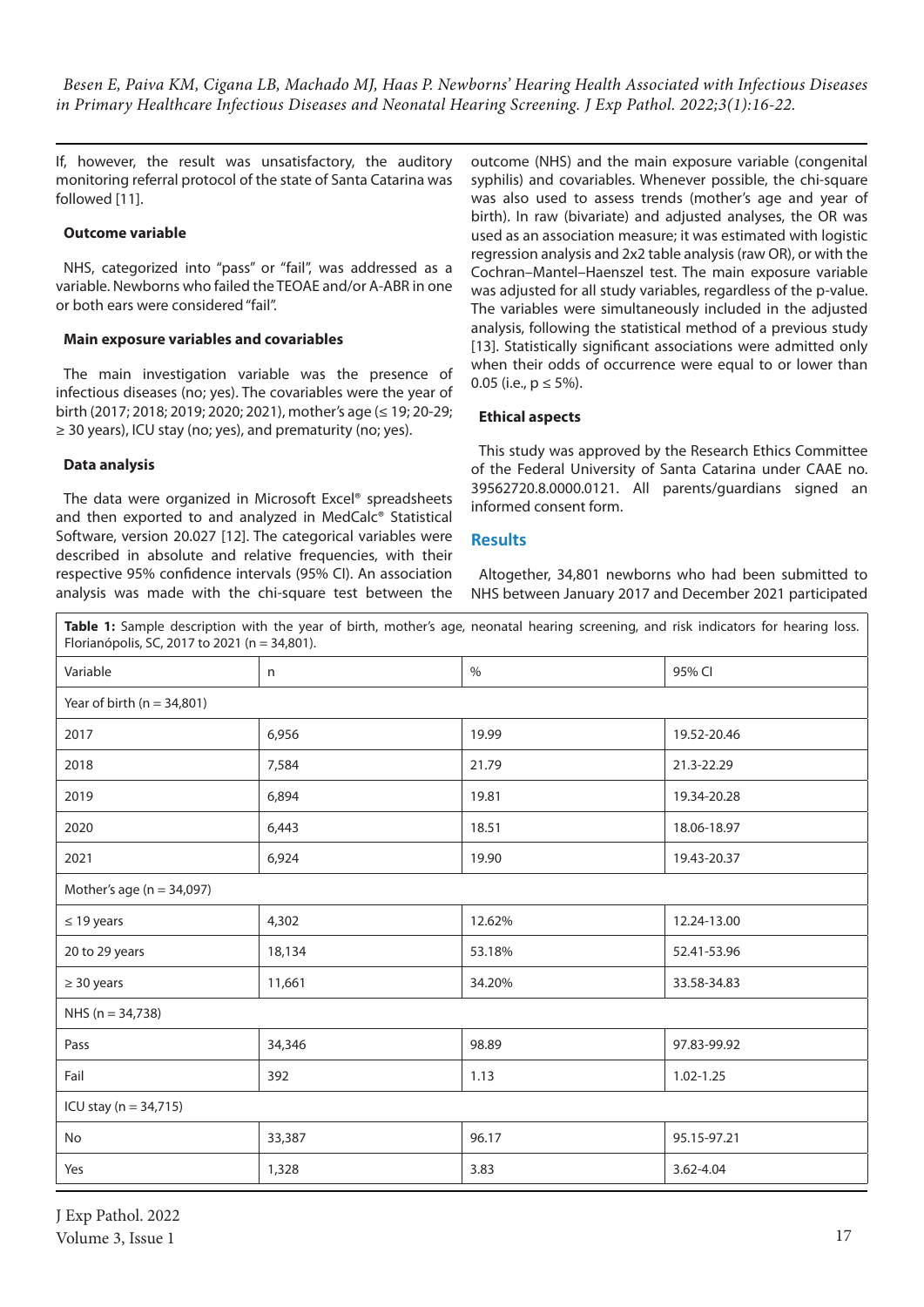*Besen E, Paiva KM, Cigana LB, Machado MJ, Haas P. Newborns' Hearing Health Associated with Infectious Diseases in Primary Healthcare Infectious Diseases and Neonatal Hearing Screening. J Exp Pathol. 2022;3(1):16-22.*

| Prematurity ( $n = 34,715$ )         |        |       |             |
|--------------------------------------|--------|-------|-------------|
| No                                   | 33,443 | 96.34 | 95.31-97.37 |
| Yes                                  | 1,272  | 3.66  | 3.47-3.87   |
| Infectious diseases ( $n = 34,737$ ) |        |       |             |
| No                                   | 33,781 | 97.25 | 96.21-98.29 |
| Yes                                  | 956    | 2.75  | 2.58-2.93   |
| 95% CI: 95% confidence interval.     |        |       |             |

in this study; 392 (1.13%) of them failed the screening. Most mothers in the sample were 20 to 29 years old (53.18%). Infectious diseases were present in 2.75% of the newborns, while prematurity and ICU stay were higher than 3.65% (Table 1).

NHS failures occurred more frequently in newborns whose mothers were ≤ 19 years old than in the other categories, with a statistically significant difference (p < 0.0001). Also, there was a greater proportion of failures in newborns with infectious diseases than without them  $(p < 0.0001)$  (Table 2).

**Table 2:** Relative frequencies of failures in the neonatal hearing screening per mother's age and risk indicators for hearing loss. Florianópolis, SC, 2017 to 2021 (n = 34,801).

| Variable                                                                                                    | <b>Neonatal Hearing Screening</b> |               |            |              |  |
|-------------------------------------------------------------------------------------------------------------|-----------------------------------|---------------|------------|--------------|--|
|                                                                                                             | % Failure                         | 95% CI        | p-value*   | p-value**    |  |
| Mother's age                                                                                                |                                   |               | P < 0.0001 | $P = 0.0016$ |  |
| $\leq 19$                                                                                                   | 1.79                              | 1.42-2.24     |            |              |  |
| 20 to 29                                                                                                    | 1.01                              | $0.87 - 1.17$ |            |              |  |
| $\geq 30$                                                                                                   | 1.02                              | $0.85 - 1.22$ |            |              |  |
| Year of birth                                                                                               |                                   |               | P < 0.0001 | P < 0.0001   |  |
| 2017                                                                                                        | 1.19                              | $0.95 - 1.48$ |            |              |  |
| 2018                                                                                                        | 1.47                              | $1.21 - 1.77$ |            |              |  |
| 2019                                                                                                        | 2.28                              | 1.94-2.66     |            |              |  |
| 2020                                                                                                        | 0.5                               | $0.34 - 0.71$ |            |              |  |
| 2021                                                                                                        | 0.13                              | $0.06 - 0.25$ |            |              |  |
| Infectious diseases                                                                                         |                                   |               | P < 0.0001 | <b>NA</b>    |  |
| No                                                                                                          | 1.03                              | $0.93 - 1.15$ |            |              |  |
| Yes                                                                                                         | 4.49                              | 3.24-6.07     |            |              |  |
| ICU stay                                                                                                    |                                   |               | P < 0.0001 | <b>NA</b>    |  |
| No                                                                                                          | 1.07                              | $0.96 - 1.19$ |            |              |  |
| Yes                                                                                                         | 2.49                              | 1.71-3.50     |            |              |  |
| Prematurity                                                                                                 |                                   |               | P < 0.0001 | <b>NA</b>    |  |
| No                                                                                                          | 1.03                              | $0.92 - 1.15$ |            |              |  |
| Yes                                                                                                         | 3.58                              | 2.61-4.79     |            |              |  |
| 95% CI: 95% confidence interval; NA: not applicable. *Pearson chi-square test; **Chi-square test for trend. |                                   |               |            |              |  |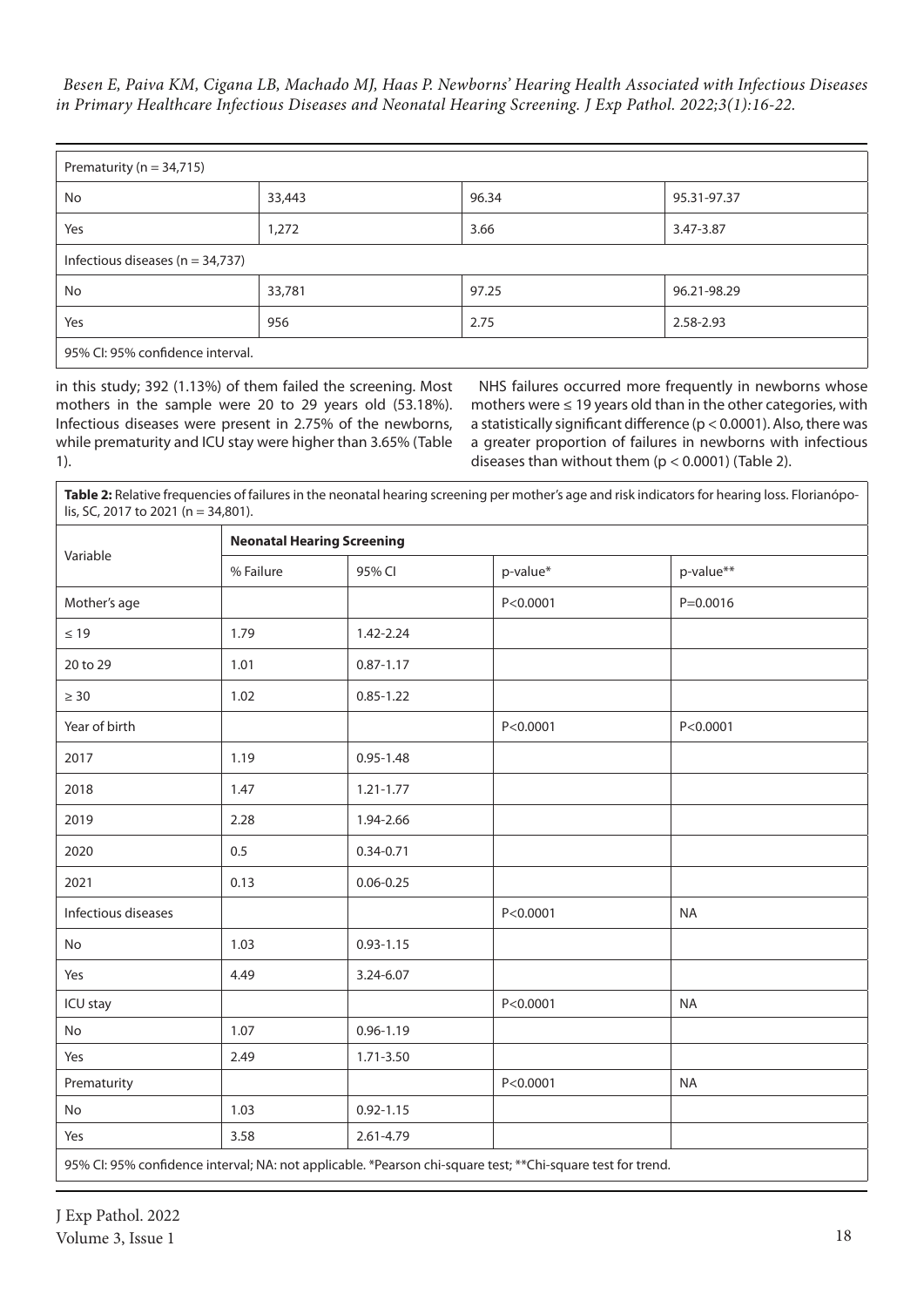The association analysis between infectious diseases and NHS failures is presented in Table 3. In the adjusted analysis, newborns with infectious diseases were 4.73 times more likely to fail NHS than those without syphilis (95% CI: 3.02-7.41). The same analysis was made excluding newborns who were premature and/or stayed in ICU, and the adjusted OR was 4.88.

The adjusted OR obtained with Cochran–Mantel-Haenszel test considering the confounding variables are shown in Table 4. Their values ranged from 3.58 to 4.15, with overlapping values in all their 95% CI, indicating a clear and robust association between the newborns' NHS failure and congenital syphilis. The OR for the various situations is presented in Figure 1.

| Table 3: Adjusted association analysis between NHS failures and congenital syphilis. Florianópolis, SC, 2017 to 2021. |                                   |            |                          |            |
|-----------------------------------------------------------------------------------------------------------------------|-----------------------------------|------------|--------------------------|------------|
|                                                                                                                       | <b>Neonatal Hearing Screening</b> |            |                          |            |
| Variable                                                                                                              | Raw OR<br>(95% CI)                | p-value    | Adjusted OR*<br>(95% CI) | p-value    |
| Infectious disease (model 1)                                                                                          |                                   |            |                          |            |
| No                                                                                                                    |                                   | P < 0.0001 |                          | P < 0.0001 |
| Yes                                                                                                                   | 4.50 (3.25-6.24)                  |            | 4.73 (3.02-7.41)         |            |
| Infectious disease (model 2)                                                                                          |                                   |            |                          |            |
| No.                                                                                                                   |                                   | P < 0.0001 |                          | P < 0.0001 |
| Yes                                                                                                                   | $5.04(3.55 - 7.16)$               |            | 4.88 (3.43-6.96)         |            |

95% CI: 95% confidence interval. \*Obtained with logistic regression and adjusted with all study variables; model 1: including all newborns, model 2: excluding all newborns who stayed in ICU and/or were premature.

**Table 4:** Cochran–Mantel–Haenszel odds ratio of the association between NHS failure and Infectious diseases adjusted for possible confounding variables. Florianópolis, SC, 2017 to 2021.

|                                                                          | <b>Neonatal Hearing Screening</b> |            |                                             |  |
|--------------------------------------------------------------------------|-----------------------------------|------------|---------------------------------------------|--|
| Variable                                                                 | Cochran-Mantel-Haenszel Test      |            | OR Homogeneity Test<br>(Breslow-Day-Tarone) |  |
|                                                                          | Adjusted OR<br>(95% CI)           | p-value    | p-value                                     |  |
| Infectious diseases<br>(Confounding variable = year of birth)            |                                   |            |                                             |  |
| <b>No</b>                                                                | $\mathbf{1}$                      | < 0.00001  | 0.4659                                      |  |
| Yes                                                                      | $4.39(3.15-6.10)$                 |            |                                             |  |
| Infectious diseases<br>(Confounding variable = categorized mother's age) |                                   |            |                                             |  |
| <b>No</b>                                                                | $\mathbf{1}$                      | < 0.00001  | 0.76629                                     |  |
| Yes                                                                      | 4.17 (2.96-5.87)                  |            |                                             |  |
| Infectious diseases<br>(Confounding variable = ICU stay)                 |                                   |            |                                             |  |
| <b>No</b>                                                                | $\mathbf{1}$                      | < 0.00001  | 0.66703                                     |  |
| Yes                                                                      | $4.59(3.31-6.37)$                 |            |                                             |  |
| Infectious diseases<br>(Confounding variable = prematurity)              |                                   |            |                                             |  |
| <b>No</b>                                                                | $\mathbf{1}$                      | P < 0.0001 | <b>ND</b>                                   |  |
| Yes                                                                      | 4.73 (3.41-6.55)                  |            |                                             |  |
| OR: odds ratio; 95% CI: 95% confidence interval; ND: not designated.     |                                   |            |                                             |  |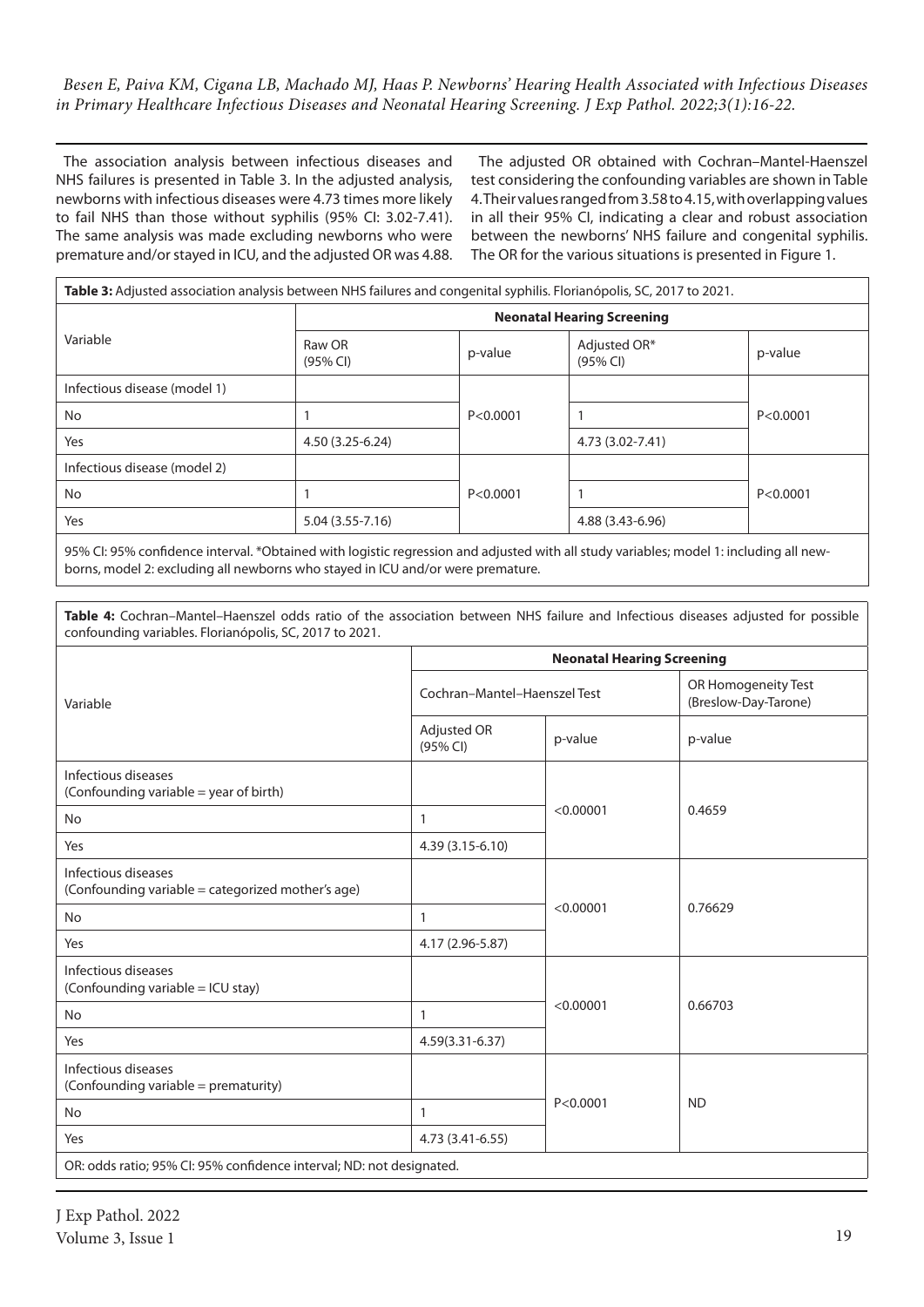

## **Discussion**

A total of 392 (1.13%) newborns failed the NHS, while 552 (1.6%) were diagnosed with congenital syphilis. In the final adjusted analysis, newborns with congenital syphilis were 3.7 times more likely to fail the NHS than those without syphilis (95% CI: 2.01; 5.26). Before the Unified Health System was established, the Brazilian epidemiological profile was characterized by a high incidence of mortality from communicable diseases and rural endemics, with limited surveillance, prevention, and control measures. After the 1980s, such measures were reorganized and universalized through the National Health Surveillance System in cooperation with the other fields of the healthcare network. Thus, vaccines and treatment were universally provided free of charge to the population [14].

The National Program for Humanized Prenatal Care and Birth (PHPN, in Portuguese), launched in 2000 by the Ministry of Health, proposes indicator criteria for prenatal care performance and quality and financial incentives to the municipalities that adhered to the program [15]. In 2011, the Ministry of Health implemented the Stork Network to complement PHPN and provide a new healthcare model for mothers and children, from birth to 24 months old, ensuring accessibility, support, and solutions and decreasing mother and child mortality rates [16]. Worldwide estimates indicate that approximately one million pregnant women are infected with syphilis per year. In Brazil, congenital syphilis remains a major public health problem [17] – in 2009, its incidence

rate was 2.1:1000 live births, which increasingly progressed to 9:1000 live births in 2018, decreasing back to 8.2:1000 live births in 2019 [9].

Communicable diseases, even if asymptomatic, may cause early or late sensorineural hearing loss in newborns [18]. Such losses interfere with their social and emotional life and impair their linguistic and cognitive development. Auditory monitoring follows up on behavioral and linguistic development inherent to auditory skills and auditory pathway maturation. Thus, it minimizes the impact on auditory and linguistic development, benefitting from the period of neuronal plasticity when adequate treatment is conducted [19].

Moreover, the Hearing Healthcare Policy determined that hearing healthcare should be provided along with primary healthcare measures, either individually or collectively, aiming at the promotion, prevention, and early identification of hearing loss. Therefore, it is expected to include informative, educational, and family instruction initiatives; secondary healthcare measures, with diagnosis, follow-up, and therapy for patients with hearing loss; and tertiary healthcare measures [20]. Regulations (SAS no. 587, of October 7, 2004, and SAS no. 589, of October 8, 2004) also accredited the Hearing Healthcare Services. They specify the measures that should be carried out on the three healthcare levels and standardize the organization and implementation of the State Hearing Healthcare Networks, which are responsible for establishing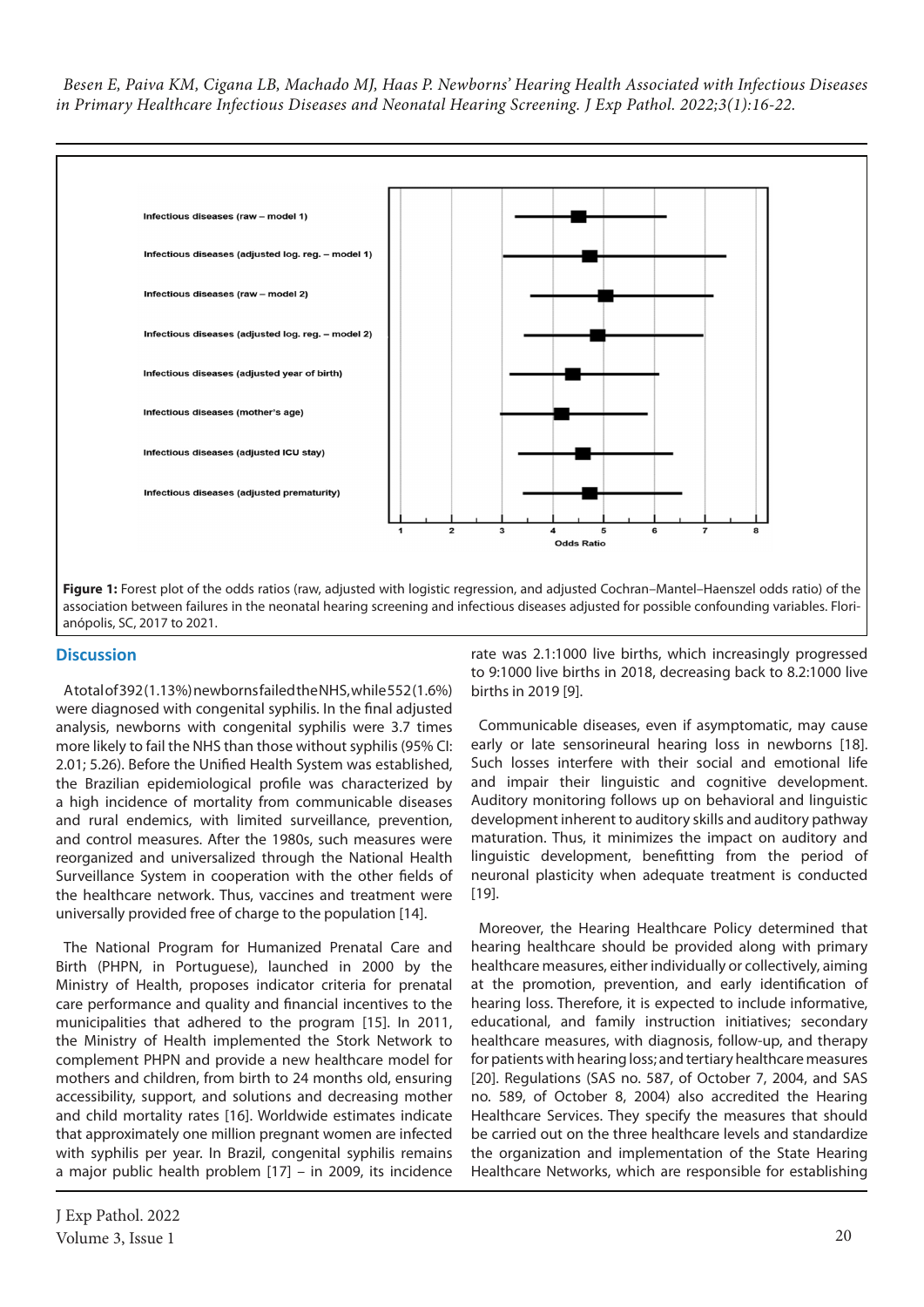and organizing the reference and counter-reference flow [20,21].

The absence of race, educational attainment, and family background as variables in this research may be considered limitations. However, these data were not available in the newborns' medical records. Therefore, associations between these variables and possible NHS failures could not be verified. It is suggested that services include these and other data in the medical records to ensure that health professionals have access to more comprehensive information.

Early hearing loss identification and detection with NHS is a key tool for child follow-up, encompassing all healthcare levels. Therefore, the Family Health Strategy must incorporate the initial flow for longitudinal follow-up [22].

# **Conclusion**

Knowing the multidimensional aspects of health in the various life cycles is a comprehensive care strategy. The aim is to learn the population's health profile, needs, and vulnerability issues, especially regarding the existing policies and services. Some elements must be considered when interpreting the results of this study. The logistic regression design in this research directly estimates the odds of the occurrence of an event. However, it is not possible to infer changes that occurred over time or ensure the causality of actions. Unavailable information on the mother's educational attainment and race can be considered a limitation, as these could have provided a more in-depth data analysis.

In conclusion, infectious diseases were associated with NHS failure. To reach an early diagnosis and intervention, there must be investments in public policies for primary healthcare, aiming to strengthen and give greater importance to prenatal care and hearing screening.

## **References**

1. World Health Organization. Deafness and hearing loss. https:// www.who.int/news-room/fact-sheets/detail/deafness-and-hearingloss. 2020.

2. Salata TM, Ribeiro BN, Muniz BC, Antunes LD, Rosas HB, Marchiori E. Hearing disorders-findings on computed tomography and magnetic resonance imaging: pictorial essay. Radiologia Brasileira. 2018 Dec 10;52:54-9.

3. Luiz CB, Garcia MV, Perissinoto J, Goulart AL, Azevedo MF. Relação entre as habilidades auditivas no primeiro ano de vida e o diagnóstico de linguagem em prematuros. Revista CEFAC. 2016 Nov;18:1316-22.

4. Brasil. Ministério da Saúde. Secretaria de Atenção à Saúde. Departamento de Ações Programáticas Estratégicas. Diretrizes de Atenção da Triagem Auditiva Neonatal. Ministério da Saúde, 2012. 19 p. Disponível em: <http://bvsms.saude.gov.br/bvs/publicacoes/ diretrizes\_atencao\_triagem\_auditiva\_neonatal.pdf>. Accesso em: 1 fev. 2020.

5. Brasil. Lei No 12.303, de 2 de agosto de 2010 – "Dispõe sobre a obrigatoriedade de realização do exame denominado Emissões Otoacústicas Evocadas". Disponível em: http://www.planalto.gov. br/ccivil\_03/\_ato2007-2010/2010/lei/l12303.htm.

6. Joint Committee on Infant Hearing. Year 2007 Position Statement: Principles and Guidelines for Early Hearing Detection and Intervention Programs. Pediatrics. 2007;120(4):898-921.

7. Joint Committee on Infant Hearing. Position statement: principles and guidelines for early hearing detection and intervention programs. Trends Hear. 2019;4(2)1-44.

8. Lewis DR, Marone SA, Mendes BC, Cruz OL, de Nóbrega M. Multiprofessional committee on auditory health–COMUSA. Brazilian Journal of Otorhinolaryngology. 2010 Jan 1;76(1):121-8.

9. Brasil. Ministério da Saúde. Secretaria de Vigilância em Saúde. Boletim Epidemiológico: Sífilis. Ministério da Saúde, 2019. 44 p. Disponível em: <http://portalarquivos2.saude.gov.br/images/ pdf/2019/outubro/30/Boletim-S--filis-2019-internet.pdf>.

10. Paiva KM, Silveira DS, Besen E, Moreira E, Corrêa VP, Hillesheim D, et al. Perfil epidemiológico da sífilis materna e congênita em florianópolis, 2016-2017. Brazilian Journal of Development. 2020 Aug 7;6(8):54750-60.

11. Diretrizes de Atenção à Saúde Auditiva na Rede de Cuidados à Saúde da Pessoa com Deficiência em Santa Catarina. Florianópolis, 2018. 74 p.

12. MedCalc® Statistical Software version 20.027 (MedCalc Software Ltd, Ostend, Belgium; https://www.medcalc.org; 2022)

13. Hillesheim D, Paiva KM, Rech CR, Vargas JC, Luiza Neto I, Günther H, et al. Mobilidade urbana ativa de adultos com perda auditiva e a percepção sobre o ambiente: um estudo multicêntrico. Cadernos de Saúde Pública. 2019 Oct 31;35:e00209418.

14. Carmo EH, Barreto ML, Silva Jr JB. Mudanças nos padrões de morbimortalidade da população brasileira: os desafios para um novo século. Epidemiologia e serviços de saúde. 2003 Jun;12(2):63-75.

15. Brasil. Ministério da Saúde (MS). Programa de Humanização no Pré-natal e Nascimento. Brasília, 2000. Disponível em: <https:// bvsms.saude.gov.br/bvs/publicacoes/parto.pdf>.

16. Brasil. Ministério da Saúde. Secretaria de Atenção à Saúde. Departamento de Ações Programáticas Estratégicas. Portaria nº 1.459, de 24 de junho de 2011. Institui no âmbito do Sistema Único de Saúde - SUS - a Rede Cegonha. Diário Oficial da União 2011. Disponível em: <http://bvsms.saude.gov.br/bvs/saudelegis/ gm/2011/prt1459\_24\_06\_2011.html>.

17. Cooper JM, Michelow IC, Wozniak PS, Sánchez PJ. In time: the persistence of congenital syphilis in Brazil-More progress needed!. Revista Paulista de Pediatria. 2016 Jul;34:251-3.

18. Kaspar A, Newton O, Kei J, Driscoll C, Swanepoel DW, Goulios H. Prevalence of otitis media and risk-factors for sensorineural hearing loss among infants attending Child Welfare Clinics in the Solomon Islands. International Journal of Pediatric Otorhinolaryngology. 2018 Aug 1;111:21-5.